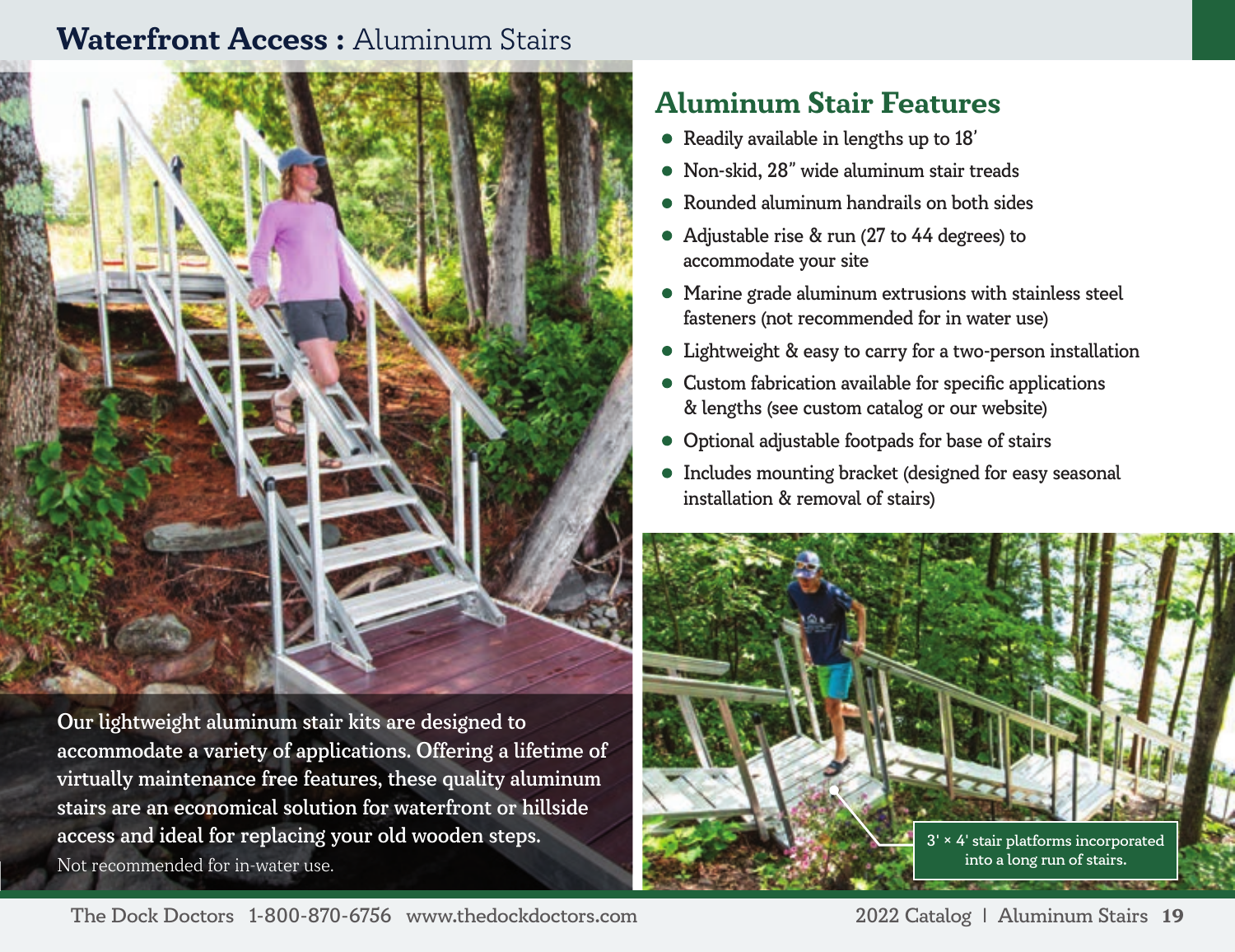## **Waterfront Access : Aluminum Stairs**

Calculate shipping costs on our website at:

### **www.thedockdoctors.com/stair-kits**







Optional adjustable footpad for uneven surfaces.







## **How to measure for stairs**

A few simple measurements can help determine the recommended length of stairs for your particular site.

For tips on how to measure, visit our website at: **www.thedockdoctors.com/stair-kits**